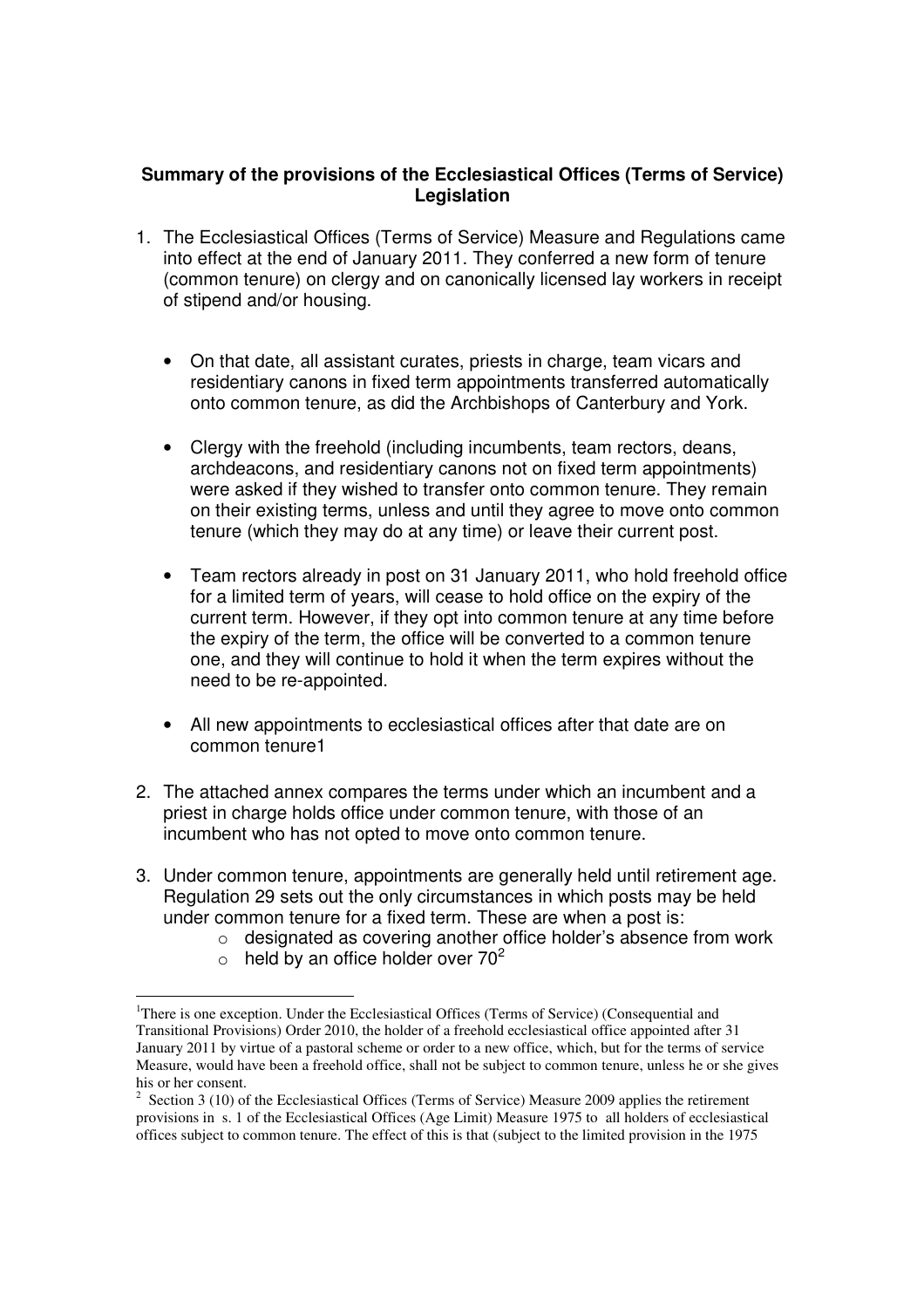- o designated as a training post
- o designated as subject to sponsorship funding
- $\circ$  designated as a probationary office
- $\circ$  designated as held in connection or conjunction with another office or employment
- o created by bishop's mission order under the Dioceses, Pastoral and Mission Measure
- $\circ$  held by someone with limited leave to remain in the UK
- $\circ$  designated as a locally supported ministry<sup>3</sup>
- 4. Where it is appropriate to suspend the right of presentation to the benefice, it continues to be possible to appoint priests in charge. However, there is now an alternative to suspension. Under Regulation 30, when the Mission and Pastoral Committee has invited the views of interested parties on proposals for a draft pastoral scheme, it is now possible to designate a post as held subject to potential pastoral reorganisation. Clergy holding office under regulation 30 are appointed as incumbent, and the right of presentation to the benefice is not suspended. If the post comes to an end within 5 years, the incumbent has a right to compensation (unless he or she finds or declines another suitable post) limited to one year's loss of service. If the office does not come to an end within 5 years, the bishop will be required to inform the office holder that the post is now held until retirement age under common tenure.
- 5. All incumbents appointed under common tenure (whether under regulation 30 or not) will continue, as they do now, to have formal legal ownership of the parsonage house by virtue of holding the benefice as corporation sole. In the case of other office holders on common tenure, the housing will be provided by a relevant housing provider (usually the diocesan parsonages board).

#### **New rights conferred on clergy in the form of Common Tenure**

 $\overline{a}$ 

- 6. The legislation has conferred new rights on clergy and other ecclesiastical officers, including the following:
	- a right to be provided with a written statement of particulars<sup>4</sup> setting out various matters including:

Measure for short-term extension in certain cases) an office may only be held by an office holder over 70 if it is a licensed office and is granted for a fixed or limited term, as provided for under regulation 29(1) (b) of the Ecclesiastical Offices (Terms of Service) Regulations 2009,.

<sup>3</sup> This option is only available for posts held by assistant curates not in sole or principal charge of the parish in which they serve, where the PCC has entered into a legally binding agreement with the DBF to meet all the costs, including stipend, expenses, pension and housing; and the office holder, bishop and PCC have all given their consent in writing.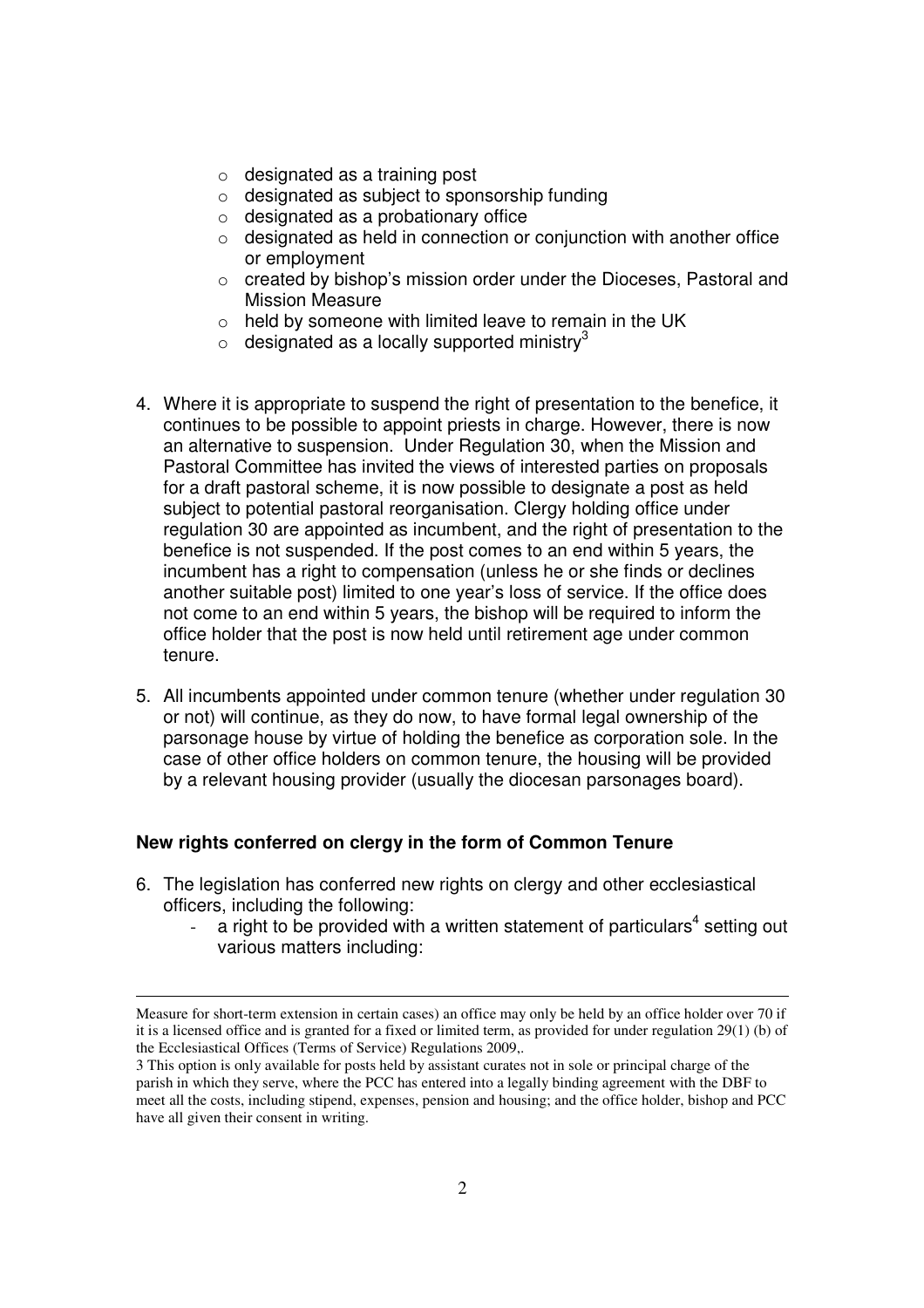- $\triangleright$  the title of the office to which they have been appointed;
- $\triangleright$  the date on which the appointment took place
- $\triangleright$  their entitlement to stipend, fees (if any) and reimbursement of expenses
- $\triangleright$  whether the appointment is part time, and, if so, the amount of the stipend and hours of work
- $\triangleright$  any terms and conditions relating to rest periods and public holidays, for example, specifying a maximum number of Sundays on which leave may be taken, or specifying dates on which rest periods or annual leave may not be taken (such as principal feasts of the Church of England, Ash Wednesday, Good Friday and the parish patronal festival)
- $\triangleright$  provision for sick pay
- $\triangleright$  pension provision
- $\triangleright$  details of their housing provision including the address of the house where they are required to live, the relevant housing provider (for office holders other than incumbents) and the terms of occupation
- $\triangleright$  the person or body to whom the housing belongs (in the case of incumbents, this will be the benefice);
- $\triangleright$  the length of notice required to give in order to terminate the appointment; and
- $\triangleright$  the body to be treated as the respondent in any proceedings brought before an employment tribunal;
- access to a grievance procedure;
- the right to an itemised statement of stipend:
- the right, if working full time, to receive a stipend of not less than the national minimum stipend
- an uninterrupted rest period of not less than 24 hours in any period of seven days
- 36 days' annual leave where the post is full-time, or such greater amount as may be specified in the statement of particulars;
- maternity, paternity, parental and adoption leave, in accordance with directions given by the Archbishops' Council as Central Stipends Authority;
- the right to request time off or adjustments to the duties of the office to care for dependants in accordance with directions given by the Archbishops' Council as Central Stipends Authority;
- rights of appeal to an employment tribunal if removed from office on grounds of capability;
- a right to spend time on public duties other than the duties of the office, with the matter being determined by the (Arch) bishop if there is any dispute.

 $\overline{a}$ <sup>4</sup> The Statement of Particulars may refer the office holder to some other reasonably accessible document for further details.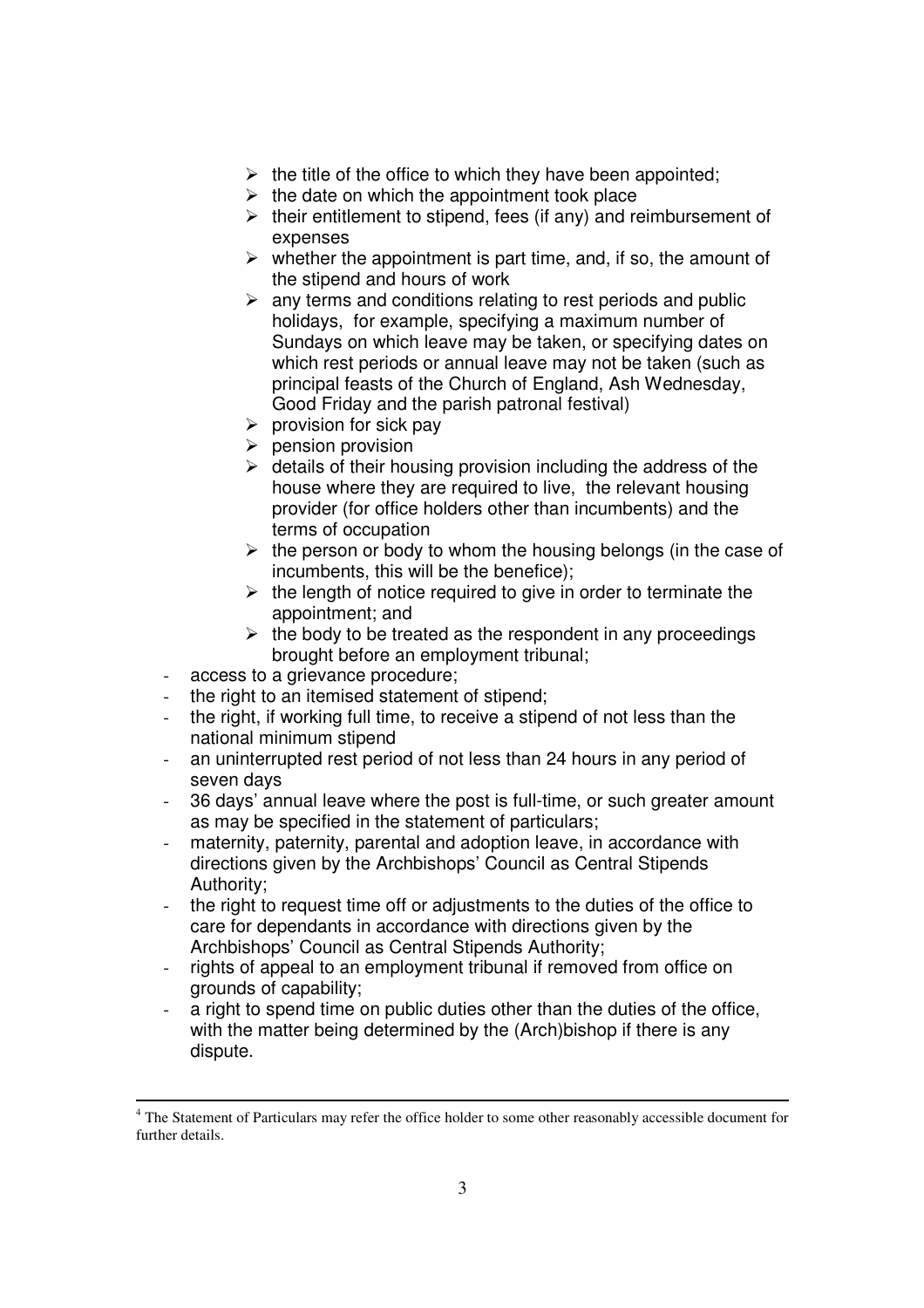- 8. In addition, the legislation confers the following rights on licensed office holders (that is, clergy and licensed lay workers other than incumbents) including bishops, archdeacons, cathedral clergy, team vicars, priests in charge and assistant curates) where they hold a full-time stipendiary post or in other cases where accommodation is provided:
	- the right to accommodation 'reasonably suitable for the purpose' ;
	- the right to object to regulated transactions (i.e. the disposal, improvement, demolition or reduction of their house of residence) (with the Church Commissioners needing the consent of the Archbishops' Council when the diocesan bishop as occupant makes an objection);
	- the right to have the house of residence kept in good repair by the housing provider<sup>5</sup>
	- access to arbitration where there is a dispute about the performance of the respective obligations of the housing provider and the office holder which cannot be resolved by the grievance procedures.

#### **Obligations conferred on clergy, bishops and other ecclesiastical office holders, by means of the legislation**

- 9. The legislation requires all ecclesiastical office holders, including incumbents and diocesan bishops, to:-
	- participate and co-operate in ministerial development review (MDR) at least once every two years;
	- participate in arrangements approved by the diocesan bishop or archbishop for their continuing ministerial education (CME);
	- inform the person nominated by the bishop when unable to perform the duties of office through sickness:
	- undergo a medical examination where the bishop or archbishop has reasonable grounds for concern about the office holder's physical or mental health;
	- be subject to a capability procedure.

10. In addition the legislation requires licensed office holders (that is, those who are not incumbents) where a house of residence is provided for them:

- to provide access to the house of residence to the housing provider on notice for inspection or carrying out of repairs;
- to notify the housing provider of works of repair that are required;
- not to make any repairs, alterations or additions to the house of residence without the consent of the housing provider;
- not to use the property except as a private residence for the office holder and his or her household and for such other purposes as may be agreed

The housing provider for archdeacons, team vicars and suffragan bishops will be the parsonages board. For archbishops and diocesan bishops it will be the Church Commissioners; for cathedral clergy it will be the chapter of the cathedral. Incumbents will continue to have formal legal ownership of their house by virtue of their occupation of the corporation sole.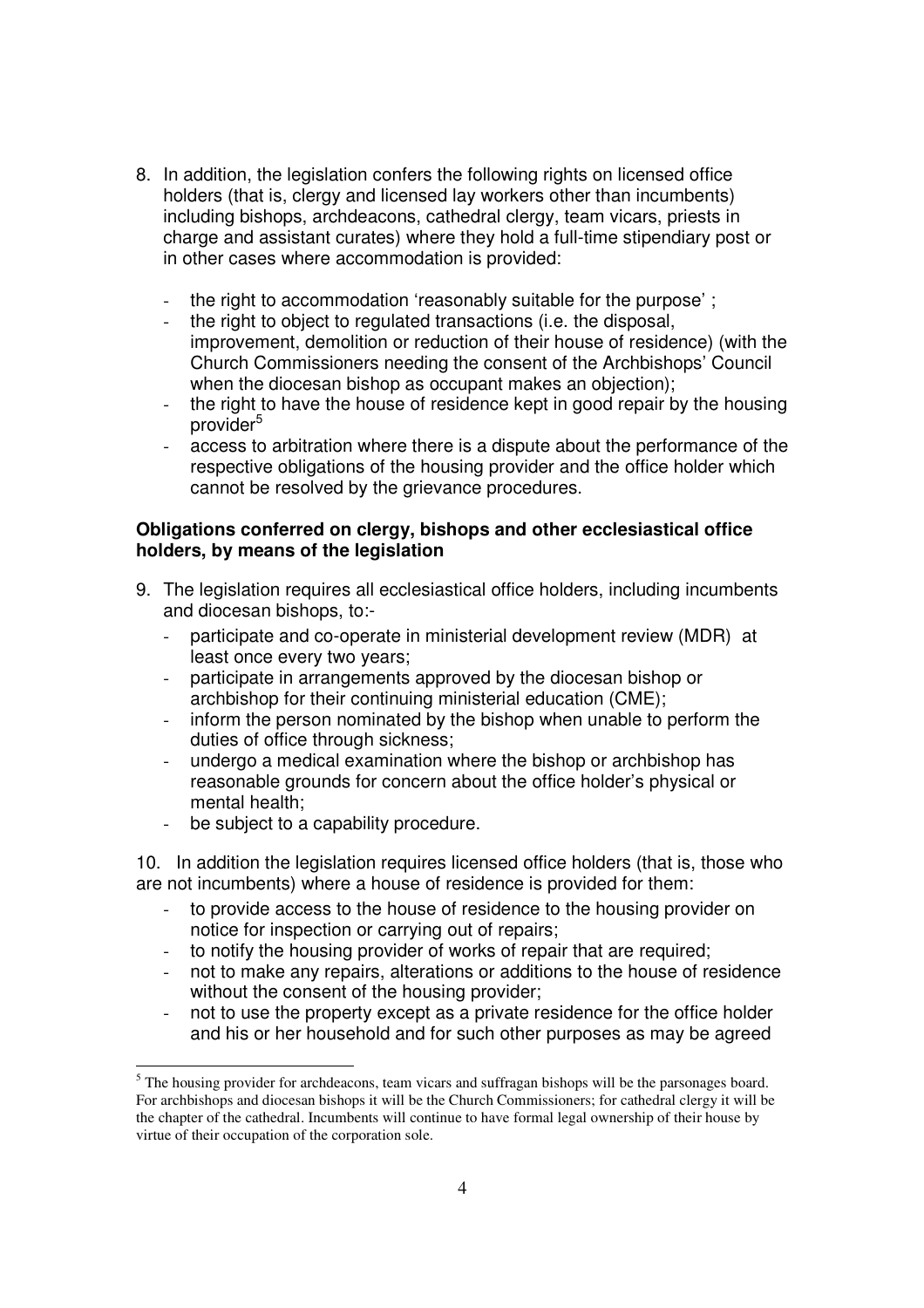by the housing provider, which agreement shall not be unreasonably withheld.

## **Additional provisions for diocesan bishops**

- 11. The legislation requires diocesan bishops to:
	- nominate an officer of the diocese with responsibility for
		- (i) providing statements of particulars to clergy licensed by the bishop

(ii) receiving reports of absence of one day or longer where the office holder is unable to carry out the duties of the office

(iii) reporting the absence to the Church Commissioners, who need it for payment of statutory sick pay;

- make and keep under review an MDR scheme containing arrangements for a person nominated by the bishop to conduct a review with each office holder in the diocese at least once every two years;
- have regard to guidance issued by the Archbishops' Council when carrying out MDR;
- ensure that a written record of the outcome of MDR is kept and to have it signed by the office holder and the reviewer:
- use reasonable endeavours to ensure that office holders in the diocese are afforded opportunities to participate in CME that is appropriate for their ministerial development;
- make appropriate arrangements to ensure that office holders in training posts are provided with suitable training and are afforded time off work as is necessary to complete it;
- have regard to the Archbishops' Council's code of practice concerning the capability and grievance procedures;
- appoint senior officers (normally archdeacons) to operate the capability procedure on their behalf
- address grievances referred to them by the archdeacon.
- 12. The legislation confers the following powers on diocesan bishops:
	- to instigate a capability procedure where the bishop considers that an office holder's performance affords grounds for concern;
	- to determine any dispute over public duties carried out by an office holder who is not a diocesan bishop;
	- to direct that an office holder shall undergo a medical examination where the bishop has reasonable grounds for concern about the physical or mental health of the office holder;
	- to make fixed term appointments in certain limited circumstances (see paragraph 3 above);
	- to designate posts as subject to potential pastoral reorganisation under Regulation 30 (i) if the Mission and Pastoral Committee has invited the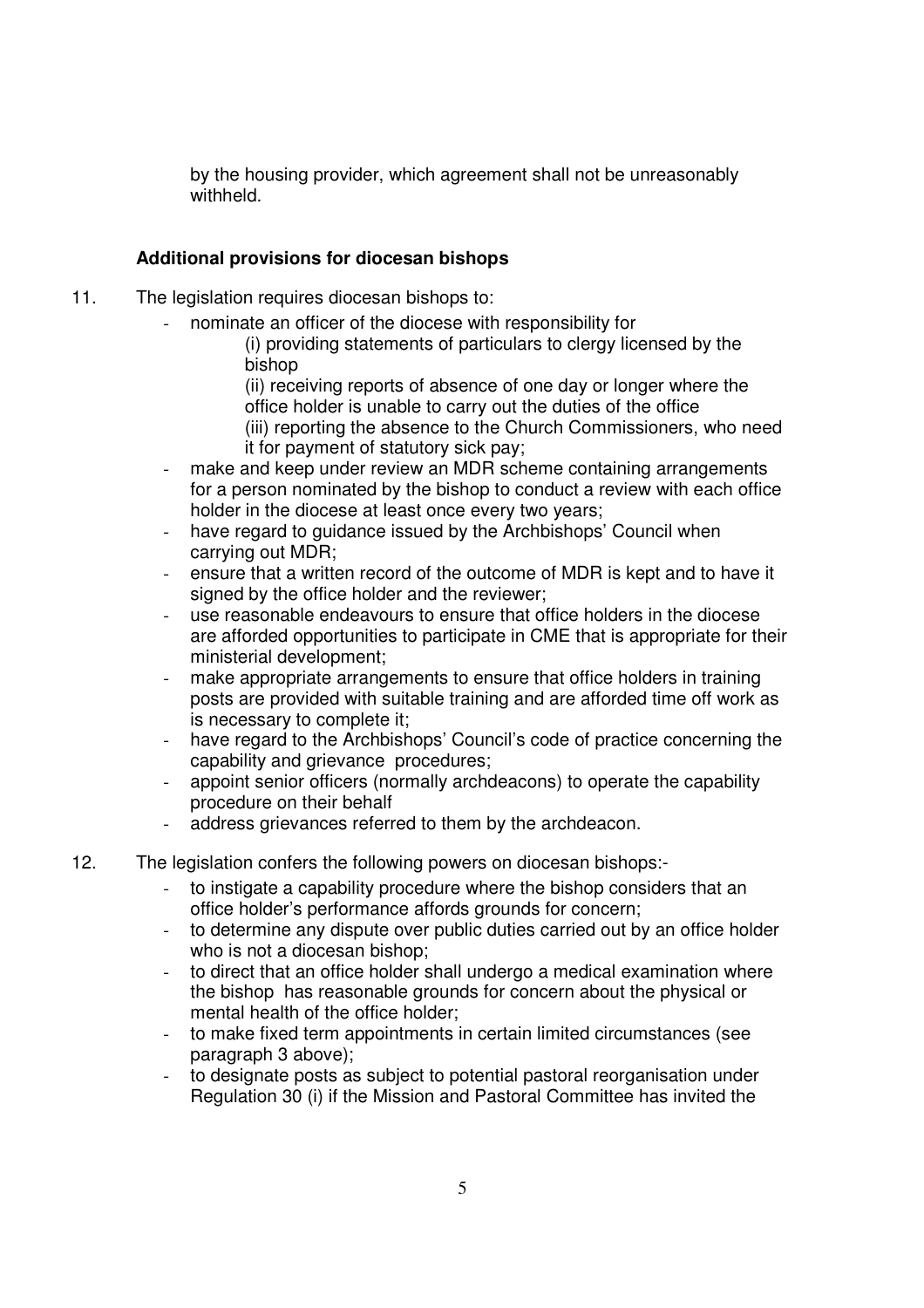views of interested parties on proposals for a draft pastoral scheme (see paragraph 4 above.

13 The law affecting patronage and the appointments procedure remains unchanged. The Clergy Discipline Measure 2003 and Canons continue to apply to all clergy whether on Common Tenure or not.

January 2014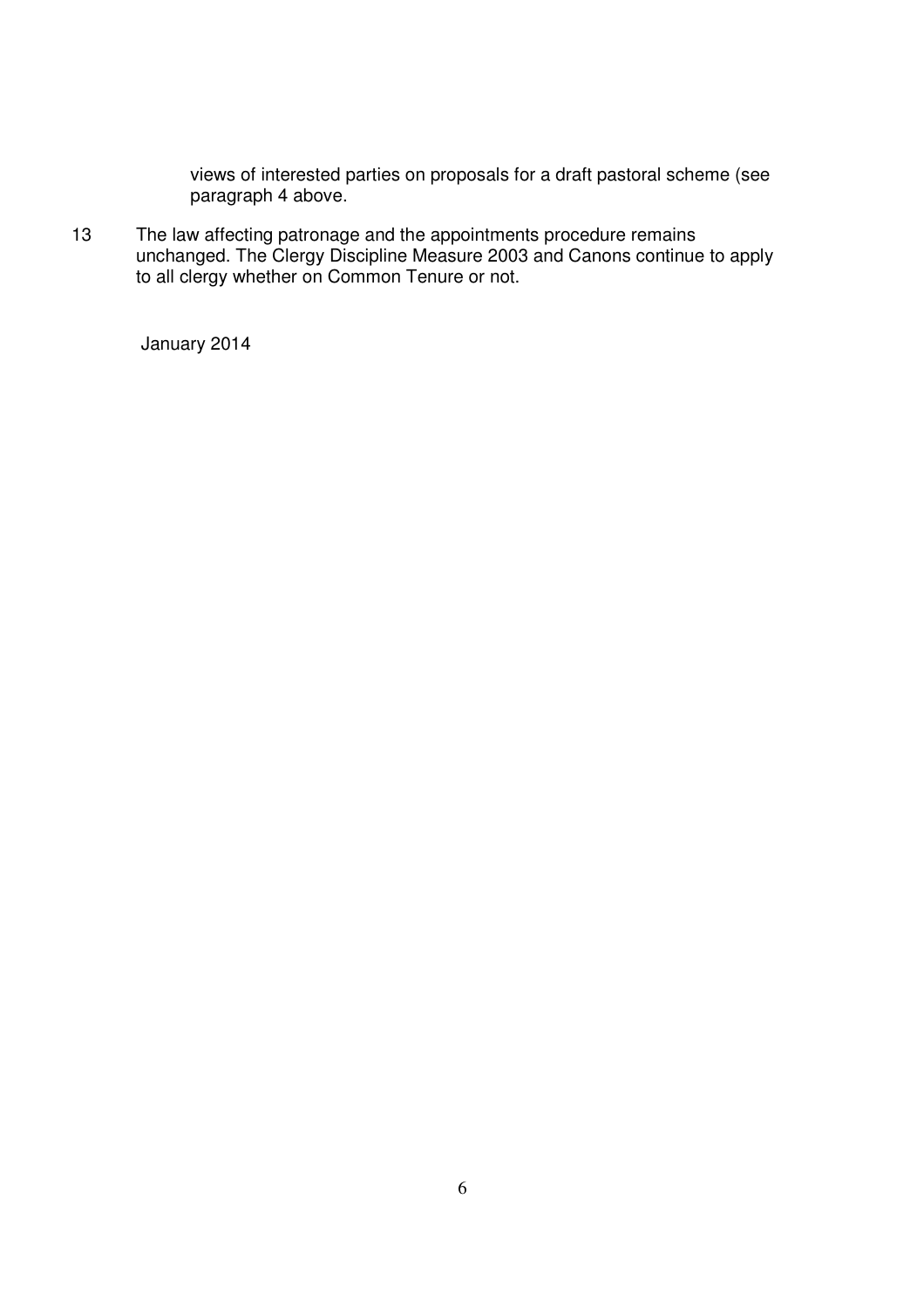|                                            | Incumbents on<br>freehold                                           | Incumbents on<br><b>Common Tenure</b>                                                                                                                                                                                                                                                            | Priests in charge (all on<br>common tenure)                                                                                                                                                                                                                                            |
|--------------------------------------------|---------------------------------------------------------------------|--------------------------------------------------------------------------------------------------------------------------------------------------------------------------------------------------------------------------------------------------------------------------------------------------|----------------------------------------------------------------------------------------------------------------------------------------------------------------------------------------------------------------------------------------------------------------------------------------|
| The Canons                                 | Apply                                                               | Apply                                                                                                                                                                                                                                                                                            | Apply                                                                                                                                                                                                                                                                                  |
| Continuing<br>Ministerial<br>Education     | No legal<br>requirement to<br>participate                           | Bishop has a duty to<br>ensure opportunities are<br>afforded to participate in<br>appropriate education or<br>training.<br>Office holders are<br>required to participate<br>under Clergy Terms of<br><b>Service Regulations</b><br>where it is required by<br>the Bishop following<br><b>MDR</b> | Bishop has a duty to<br>ensure opportunities are<br>afforded to participate in<br>appropriate education or<br>training.<br>Office holders are required<br>to participate under Clergy<br><b>Terms of Service</b><br>Regulations where it is<br>required by the Bishop<br>following MDR |
| Grievance<br>Procedure                     | No legal<br>entitlement to<br>make use of<br>grievance<br>procedure | Legal entitlement to seek<br>redress for grievances<br>under procedure set out<br>in code of practice                                                                                                                                                                                            | Legal entitlement to seek<br>redress for grievances<br>under procedure set out in<br>code of practice                                                                                                                                                                                  |
| Ministerial<br>Development<br>Review (MDR) | No legal<br>requirement to<br>participate                           | Bishop has a duty to set<br>up and keep under<br>review a scheme for<br>MDR.<br>Office holders are<br>required to participate in<br><b>MDR</b> under Terms of<br><b>Service Regulations</b>                                                                                                      | Bishop has a duty to set<br>up and keep under review<br>a scheme for MDR.<br>Office holders are required<br>to participate in MDR<br>under Terms of Service<br>Regulations                                                                                                             |
| Capability<br>Procedure                    | Does not apply                                                      | Applies                                                                                                                                                                                                                                                                                          | Applies                                                                                                                                                                                                                                                                                |
| Clergy<br><b>Discipline</b><br>Measure     | Applies                                                             | Applies                                                                                                                                                                                                                                                                                          | Applies                                                                                                                                                                                                                                                                                |
| Compensation<br>for loss of office         | Schedule 4 of<br>the Pastoral<br>Measure                            | Schedule 4 of the<br><b>Pastoral Measure</b>                                                                                                                                                                                                                                                     | Schedule 4 but for a<br>maximum of one year                                                                                                                                                                                                                                            |
| Sale of<br>parsonage<br>house              | An absolute<br>veto over the<br>sale of the<br>parsonage<br>house   | An absolute veto over<br>the sale of the<br>parsonage house                                                                                                                                                                                                                                      | A right of objection to the<br>Church Commissioners in<br>the event of a proposed<br>sale.<br>DPB would need to<br>convince the<br>Commissioners that the<br>sale was appropriate, as<br>their consent is required.                                                                    |

# **Comparison of Freehold with Common Tenure**